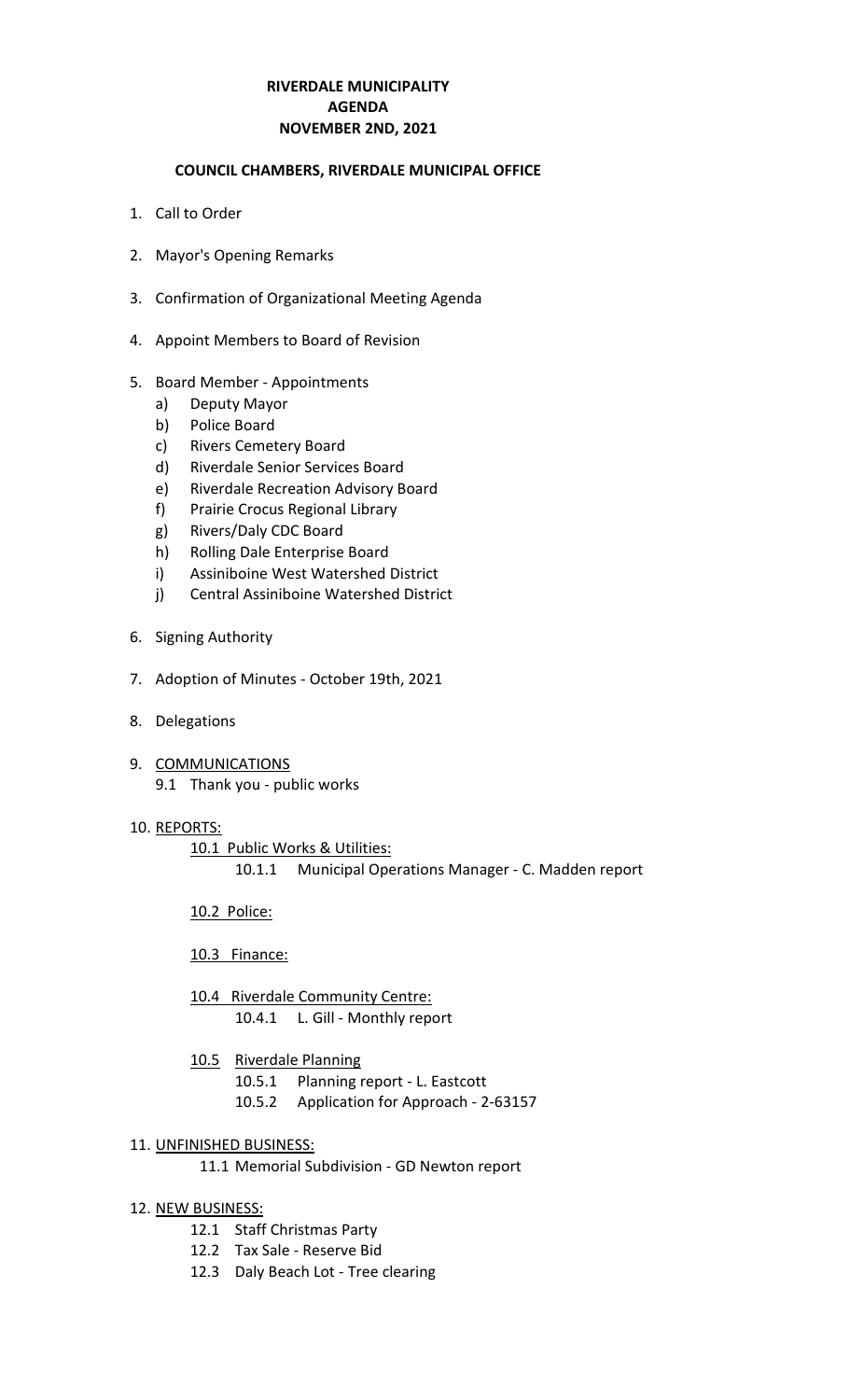### 13. CONSIDERATION OF BY-LAWS:

13.1 2015-01 - Organizational Bylaw - For review

13.2 2015-02 - Procedural Bylaw - For review

13.3 2015-04 - Council Indemnities - For Review

## 14. COUNCILLOR'S REMARKS & SUGGESTIONS:

- 15. MAYOR'S REMARKS & SUGGESTIONS:
- 16. CHIEF ADMINISTRATIVE OFFICER'S REPORT:
- 17. ADJOURNMENT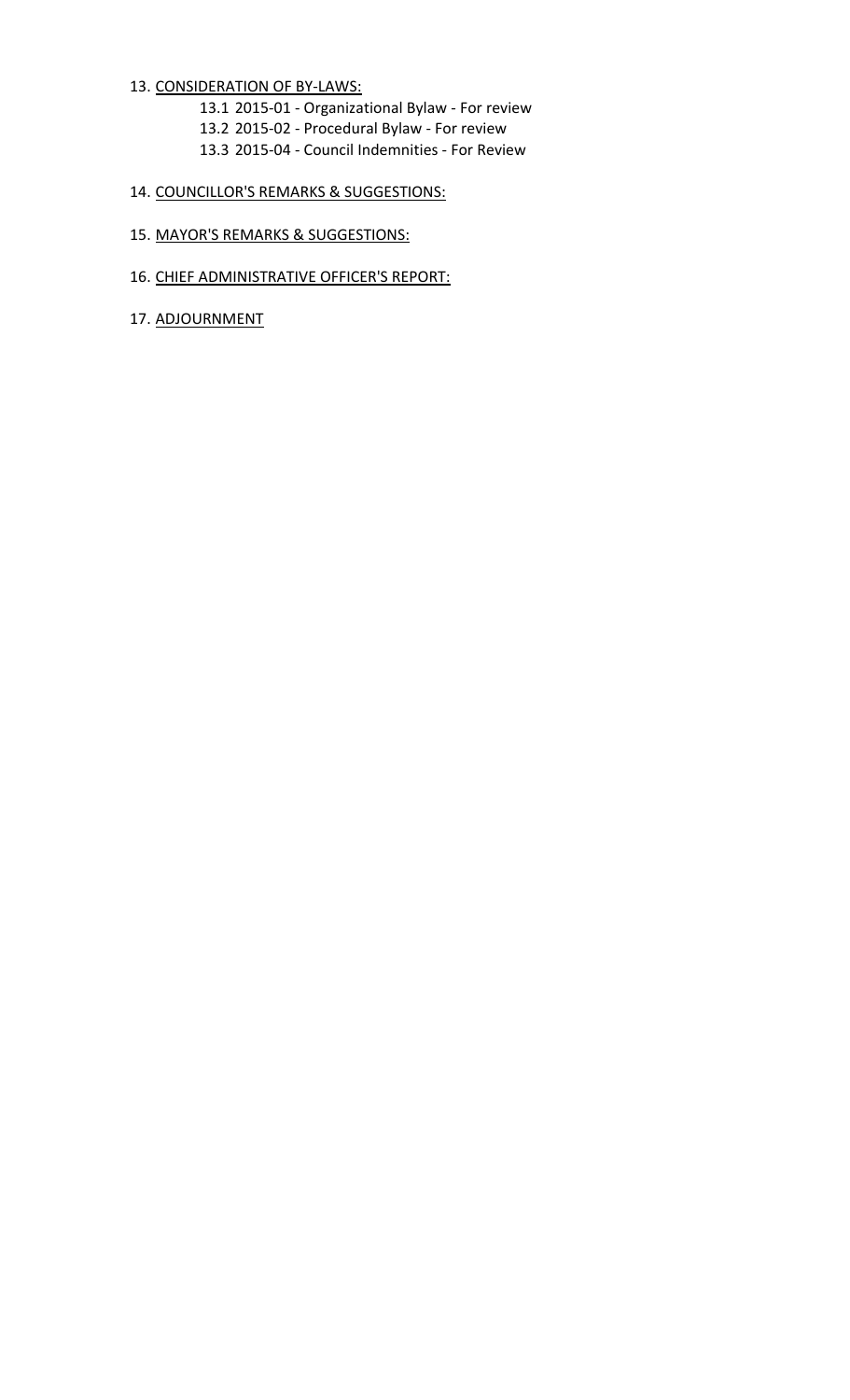# **RIVERDALE MUNICIPALITY**

The minutes of the regular meeting of Council for Riverdale Municipality held in the Council Chambers on the 2<sup>nd</sup> day of November 2021.

Mayor Todd Gill called the meeting to order at 6:00 p.m. with the following members of Council in attendance:

Councillor Ian Dyer Councillor Alastair McFadden Councillor David Creighton Councillor Ken Tait Councillor Everett Smith Councillor Dave Falkevitch

Chief Administrative Officer Kat Bridgeman recorded the minutes.

## **1. CALL TO ORDER:**

## **2. MAYOR'S OPENING REMARKS:**

Mayor Gill commented on the last 3 years of a 4 year term. He asked that each member of Council bring forward a goal they would like to achieve for discussion and planning.

## **3. CONFIRMATION OF ORGANIZATIONAL MEETING AGENDA:**

### No. 208-21 GILL-MCFADDEN

Be It Resolved that the organizational meeting agenda dated November 2<sup>nd</sup>, 2021 be adopted as presented;

Be It Further Resolved that the agenda form part of the minutes.

#### CARRIED

### **4. BOARD OF REVISION:**

No. 209-21 SMITH-TAIT

Be It Resolved that in accordance with Section 35(1), 35(2) and 35(4) of the *Municipal Assessment Act*, the Council of Riverdale Municipality be appointed as the Board of Revision, and the Mayor be appointed as Presiding Officer, and the CAO be appointed Secretary of the Board.

### CARRIED

### **5. STANDING COMMITTEES OF COUNCIL - APPOINTMENTS:**

No. 210-20 TAIT-CREIGHTON

Be It Resolved that the following committee and Board appointments be made for November 1<sup>st</sup>, 2021 to October 31<sup>st</sup>, 2022.

- 1. Deputy Mayor Councillor Dyer
- 2. Police Board Councillor Creighton, At-large Gerry Gourlay, Denis Rondeau, Kat Bridgeman
- 3. Rivers Cemetery Board Councillor Falkevitch
- 4. Riverdale Senior Services Board Councillor Falkevitch
- 5. Riverdale Recreation Advisory Board Councillors Smith, McFadden, At-large Jamie McFadden, Kenzie McNish, Meg Vandal, Grant Gill, Ron Chiborak, Cheryl Champion and Richard Brown
- 6. Prairie Crocus Regional Library Councillor Tait, At-large Wayne Wareham, Rhonda Krahn, Sue Childerhose, Terry Nolin & Dora Irvine
- 7. Rivers/Daly CDC Board: Councillors Creighton & Tait, At-large Marci Quane, Donna Morken & Aaron Tycoles
- 8. Rolling Dale Enterprise Board Councillor Dyer
- 9. Midwest Weed District Councillor Dyer, McFadden
- 10.Assiniboine West Watershed District Councillors Falkevitch, Smith
- 11.Central Assiniboine Watershed District Councillors Dyer, McFadden, At-large – Tim Ross (Oak River) & Ed MacKay (Little Saskatchewan)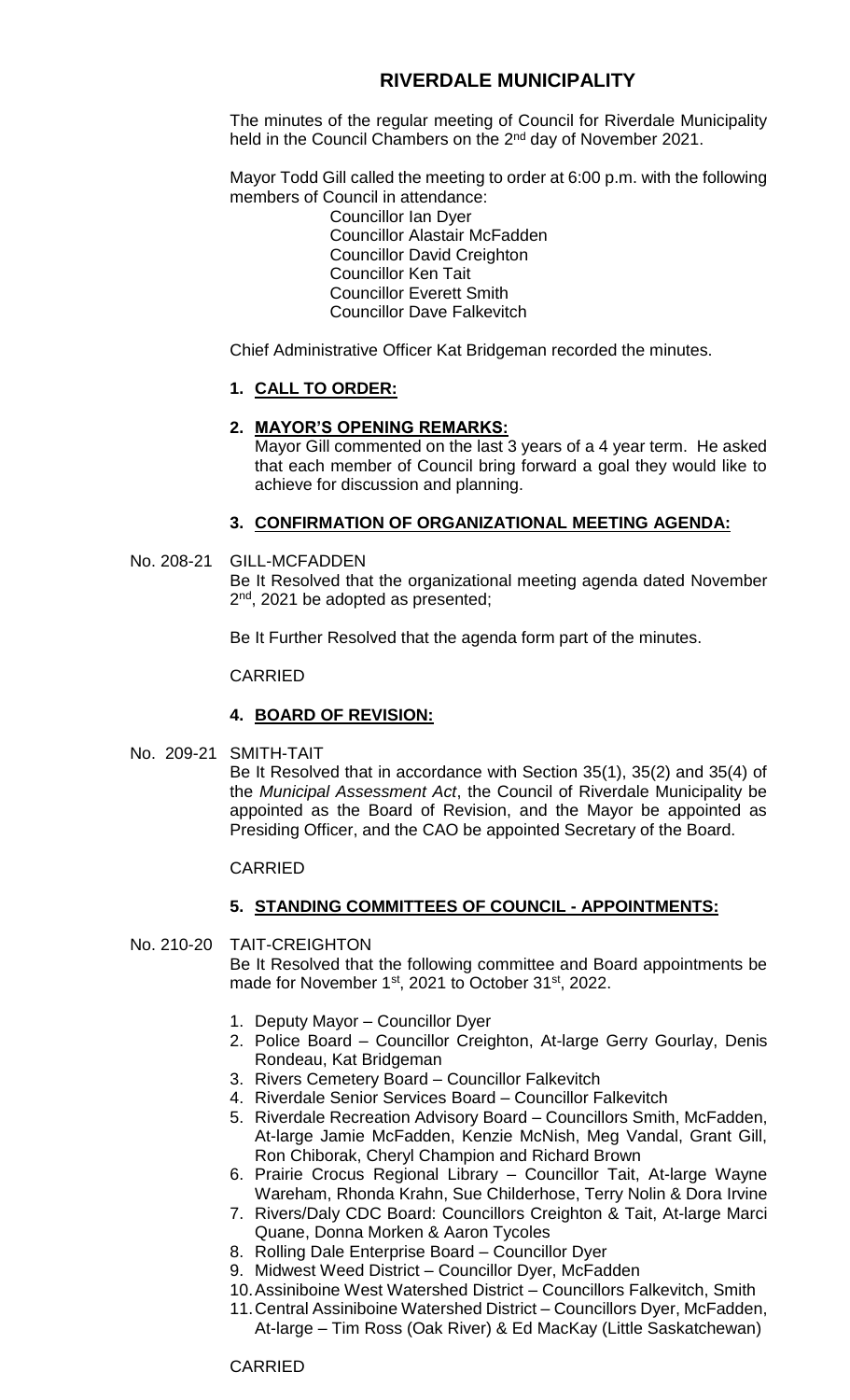## **6. SIGNING AUTHORITY**

## No. 211-21 FALKEVITCH-SMITH

1. THAT all cheques of the corporation drawn on its general savings and reserve accounts, be signed on its behalf by Todd Gill, Mayor or Councillor Ian Dyer, and signed by Kathryn Bridgeman, Chief Administrative Officer or Lorra Eastcott, Assistant Administrative Officer.

2. THAT Kathryn Bridgeman, Chief Administrative Officer or Lorra Eastcott, Assistant Administrative Officer of the corporation be and are hereby authorized for and on behalf of the corporation to negotiate with, deposit with or transfer to the Westoba Credit Union (but for credit to the corporation account only) all or any bills of exchange, Promissory notes, cheques, and orders for payments of money and other negotiable paper, and for the said purpose to endorse the same of any of them on behalf of the said corporation, either in writing or by rubber stamp.

3. THAT Kathryn Bridgeman, Chief Administrative Officer or Lorra Eastcott, Assistant Administrative Officer be and are hereby authorized for and on behalf of the said corporation from time to time to arrange, settle, balance and certify all books and accounts between the said corporation and the Credit Union; and to receive all paid cheques and vouchers unpaid and unaccepted bills of exchange and other negotiable instruments.

4. THAT Kathryn Bridgeman, Chief Administrative Officer or Lorra Eastcott, Assistant Administrative Officer be and are hereby authorized for and on behalf of the said corporation to obtain delivery from the Credit Union all stock, bond and any other securities held by the said Credit Union in safe keeping or otherwise for the account of the corporation and to give valid and binding receipts therefore.

5. THAT this resolution be communicated to the said Credit Union and remain in force until written notice of the contrary shall have been given to the manager for the time being at the branch of the Credit Union at which the accounts of the said corporation is kept and receipts of such notice is duly acknowledged in writing.

## CARRIED

## **7. ADOPTION OF MINUTES:**

No. 212-21 SMITH-DYER

Be It Resolved that the minutes of October 19<sup>th</sup>, 2021 be adopted as circulated.

## CARRIED

## **8. DELEGATIONS:**

## **9. COMMUNICATIONS:**

9.1 Thank you – Public Works, for work completed on Dakota Drive

## **10. COMMITTEE REPORTS:**

### **10.1. Public Works**

10.1.1 Municipal Operations Manager – C. Madden report – reviewed & filed

- **10.2. Police**
- **10.3. Finance**
- **10.4. Riverdale Community Centre**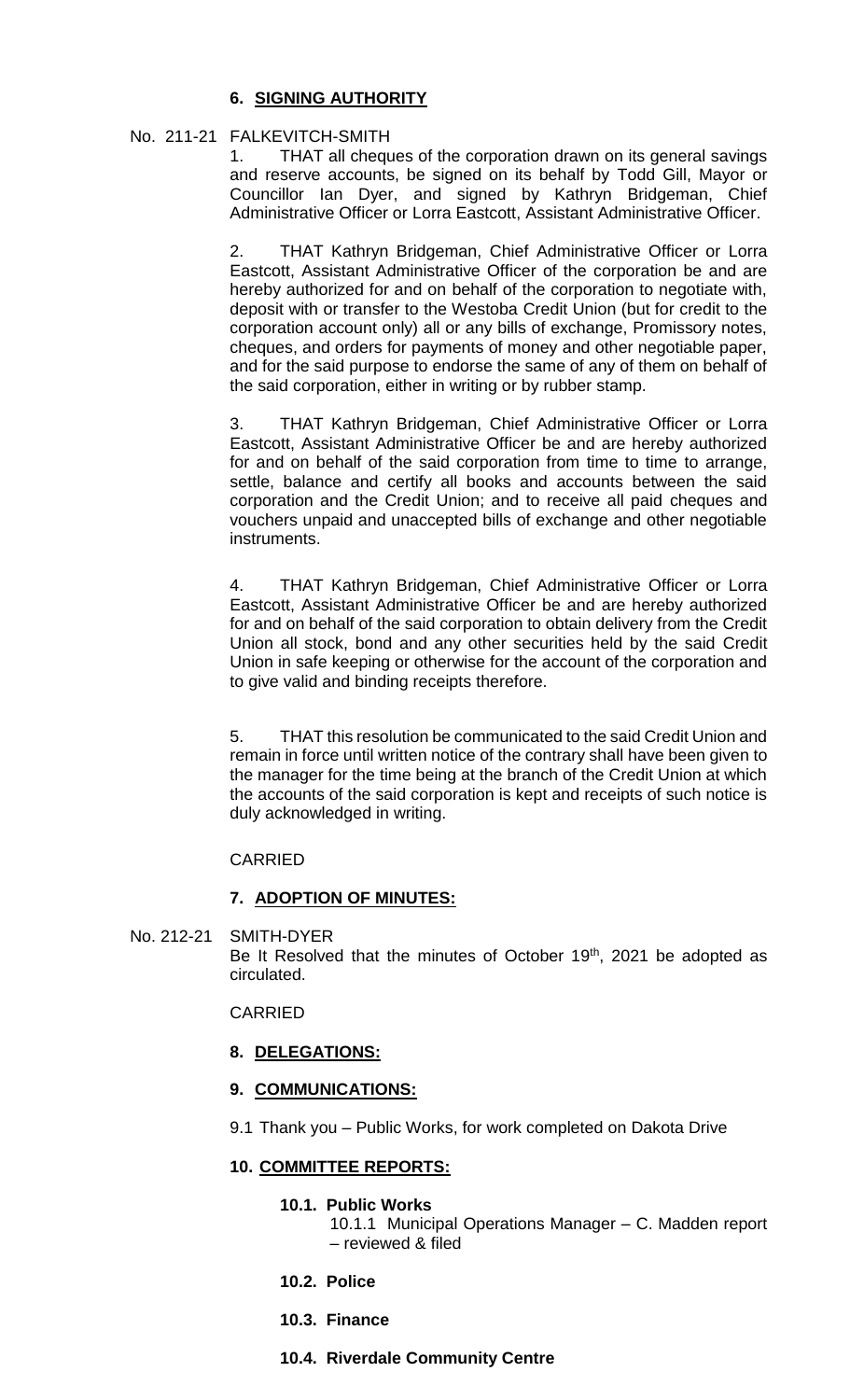#### **11.5 Riverdale Planning**

11.5.1 Planning Report – L. Eastcott – Reviewed & Filed 11.5.2 Application for Approach (Lot 2-63157) - TABLED

#### **11. UNFINISHED BUSINESS:**

11.1 Memorial Drive – GD Newton report

#### No. 213-21 CREIGHTON-FALKEVITCH

Be It Resolved That Council approved the plans submitted by GD Newton to correct water/sewer works on Memorial Drive with the following conditions:

- 1) Contractor to excavate to identify and confirm elevation pattern of waterline
- 2) Municipality is to be involved in the initial site meeting
- 3) Warranty is to be extended on property to Summer of 2022

#### CARRIED

#### **12. NEW BUSINESS:**

- 12.1 Staff Christmas Party
- 12.2 Tax Sale Reserve Bid

#### No. 214-21 TAIT-MCFADDEN

WHEREAS pursuant to s 372 of the Municipal Act a municipality may set a reserve bid in the amount of the tax arrears and costs in respect of the property.

BE IT RESOLVED THAT the Riverdale Municipality place a reserve bid on all properties in the amount of all arrears and costs in respect of each property.

#### CARRIED

12.3 Daly Beach Lot – Tree Clearing

#### No. 215-21 MCFADDEN-FALKEVITCH

Be It Resolved That Council accept the quote submitted by Busy Beaver Trees Services in the amount of \$1800.00 + GST, to clear trees from the Daly Beach Lake Lot.

#### CARRIED

#### **13. CONSIDERATION OF BY-LAWS:**

- 13.1 Organizational By-Law No. 2015-01 Reviewed for changes
- 13.2 Procedural By-Law No. 2015-02 Reviewed for changes
- 13.3 Council Indemnities By-Law No. 2015-04 reviewed & filed

### **14. COUNCILLOR'S REMARKS & SUGGESTIONS:**

Councillor Falkevitch – request admin to promote dog/cat licensing requirements; would like to see a plan for tree line on the south side of Memorial Drive Subdivision

Councillor Smith – Would like to move forward with waterline extension plan; continue work on lowering unaccounted for water flow; Bridge repair plan, including ownership and responsibilities (Road 120); look at Minnedosa Algae harvester for Lake Wahtopanah

Councillor Tait – would like to see aggressive sales/promotion on  $7<sup>th</sup>$  Ave & Memorial Drive lots, including additional signage, signage for the new campground

Councillor McFadden – now that large projects have been completed (WTP, lagoon etc), would like to focus on bridge and infrastructure repair/maintenance